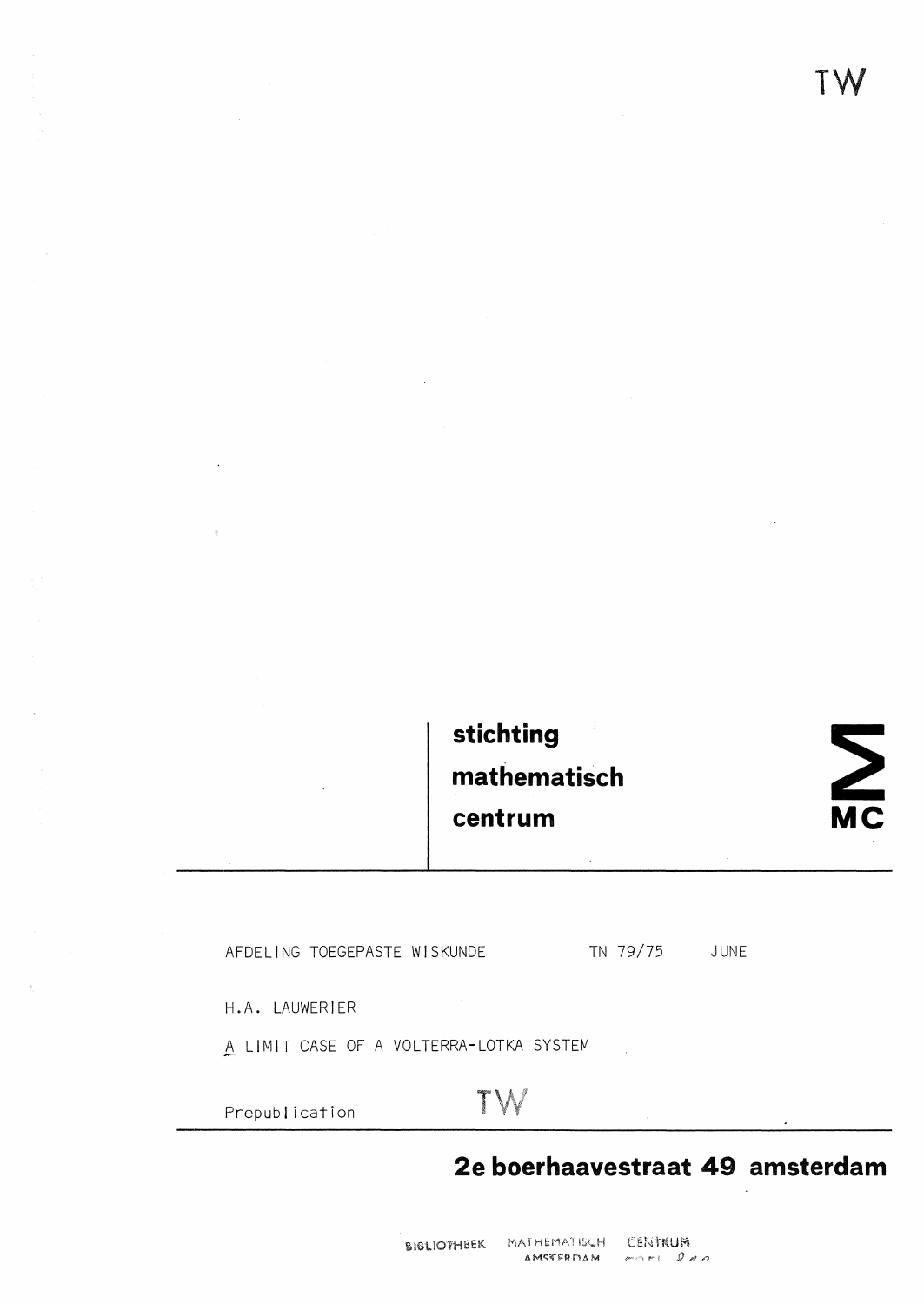Printed at the Mathematical Centre, 49, 2e Boerhaavestraat, Amsterdam.

The Mathematical Centre, founded the 11-th of February 1946, is a nonprofit institution aiming at the promotion of pure mathematics and its applications. It is sponsored by the Netherlands Government through the Netherlands Organization for the Advancement of Pure Research (2.W.O), by the Municipality of Amsterdam, by the University of Amsterdam, by<br>the Free University at Amsterdam, and by industries.

AMS(MOS) subject classification scheme (1970): 41A60, 92A15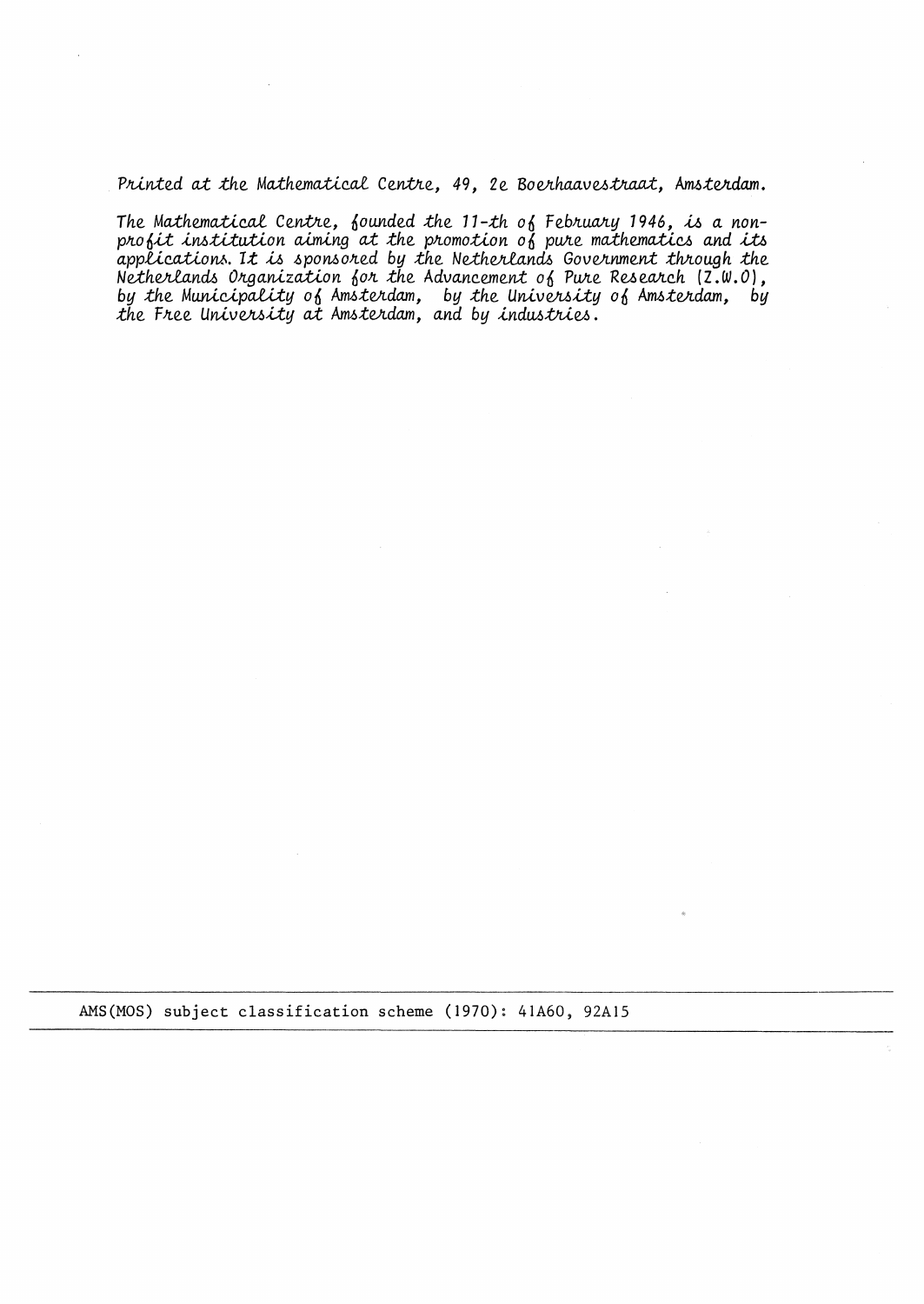A limit case of a Volterra-Lotka system

by

H.A. Lauwerier

The periodic solution of a Volterra-Lotka system is studied for large deviation from the stationary equilibrium. An asymptotic formula for the period is derived.

KEY WORDS & PHRASES: *Volterra-Lotka system, Asymptotic approximation for the period.*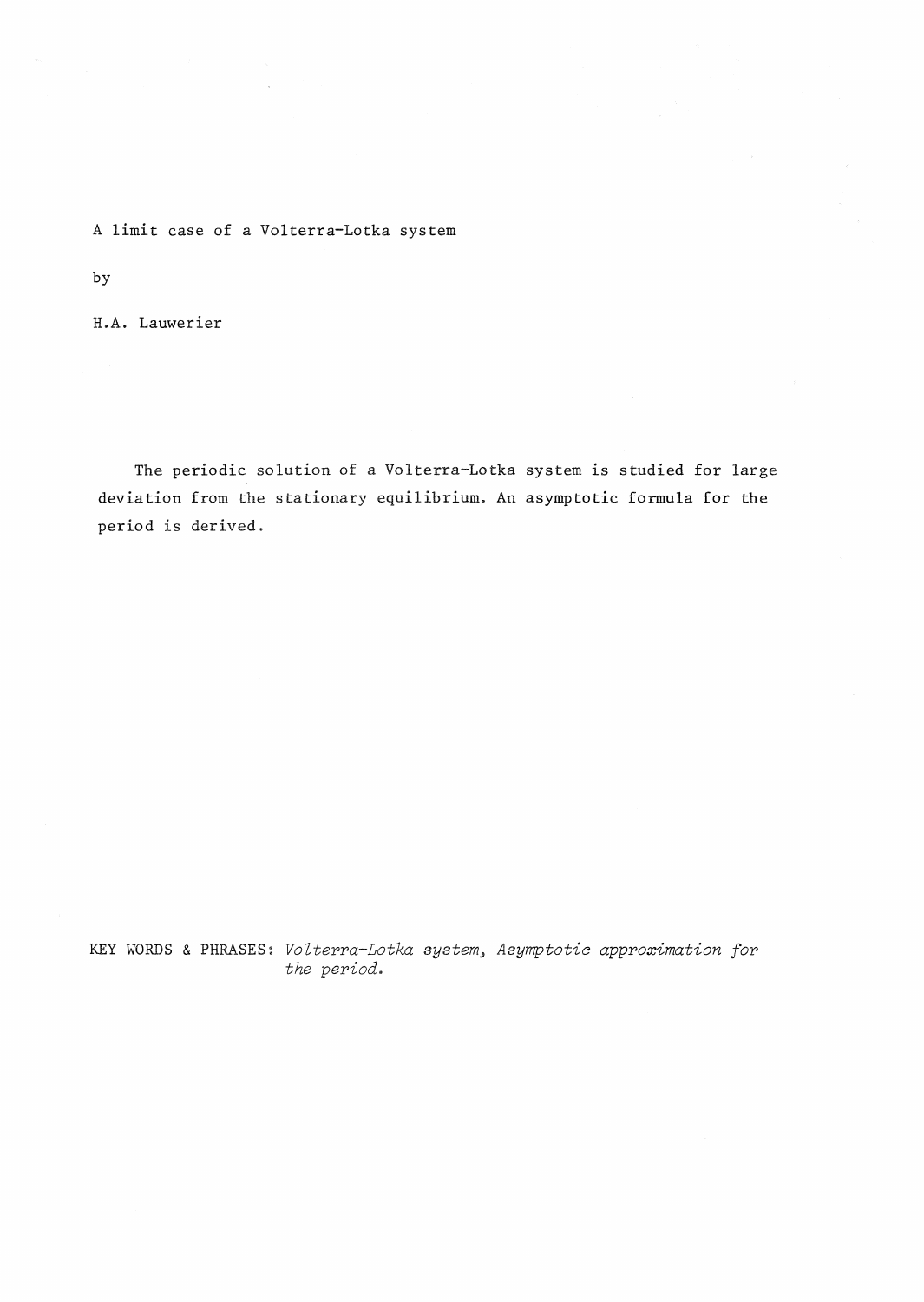**l.** INTRODUCTION

This paper is a companion to the paper of GRASMAN & VELING  $[1]$  on the same subject.

We consider again a Volterra-Lotka system in the following dimensionless form

(1) 
$$
\begin{cases} \dot{x} = \varepsilon_1 x(1-y), \\ \dot{y} = -\varepsilon_2 y(1-x), \end{cases}
$$

where the variables x,y and the parameters  $\varepsilon_1,\varepsilon_2$  are positive.

The solutions are periodic functions. In the x,y-plane they are represented by a one parameter family of nesting closed curves. By a proper choice of the unit of time we may take either  $\varepsilon_1 = 1$  or  $\varepsilon_2 = 1$ . However, for reason of symmetry we keep both parameters. In the paper cited above the single independent parameter  $\varepsilon = \varepsilon_1/\varepsilon_2$  is taken. The properties of the system are then studied for small values of  $\varepsilon$ . Here we study what happens when  $\varepsilon_1$  and  $\varepsilon_2$  are of the same order and the deviations of x and y from their equilibrium position **(1,1)** are large.

In the x,y-plane the curves are given by

(2) 
$$
\epsilon_2(x-\log x) + \epsilon_1(y-\log y) = c.
$$

The asymptotic analysis of **(1)** and (2) will be carried out with respect to c as a large parameter.

If in (2) the variables x and y are scaled down by  $x \rightarrow cx'$  and  $y \rightarrow cy'$  we obtain for  $c \rightarrow \infty$  the limit form

$$
(3) \qquad \epsilon_2 x' + \epsilon_1 y' = 1.
$$

This means that in the x',y'-plane the closed curves degenerate into a triangle formed by the coordinate axes and the line (3) (see fig. land fig. 2).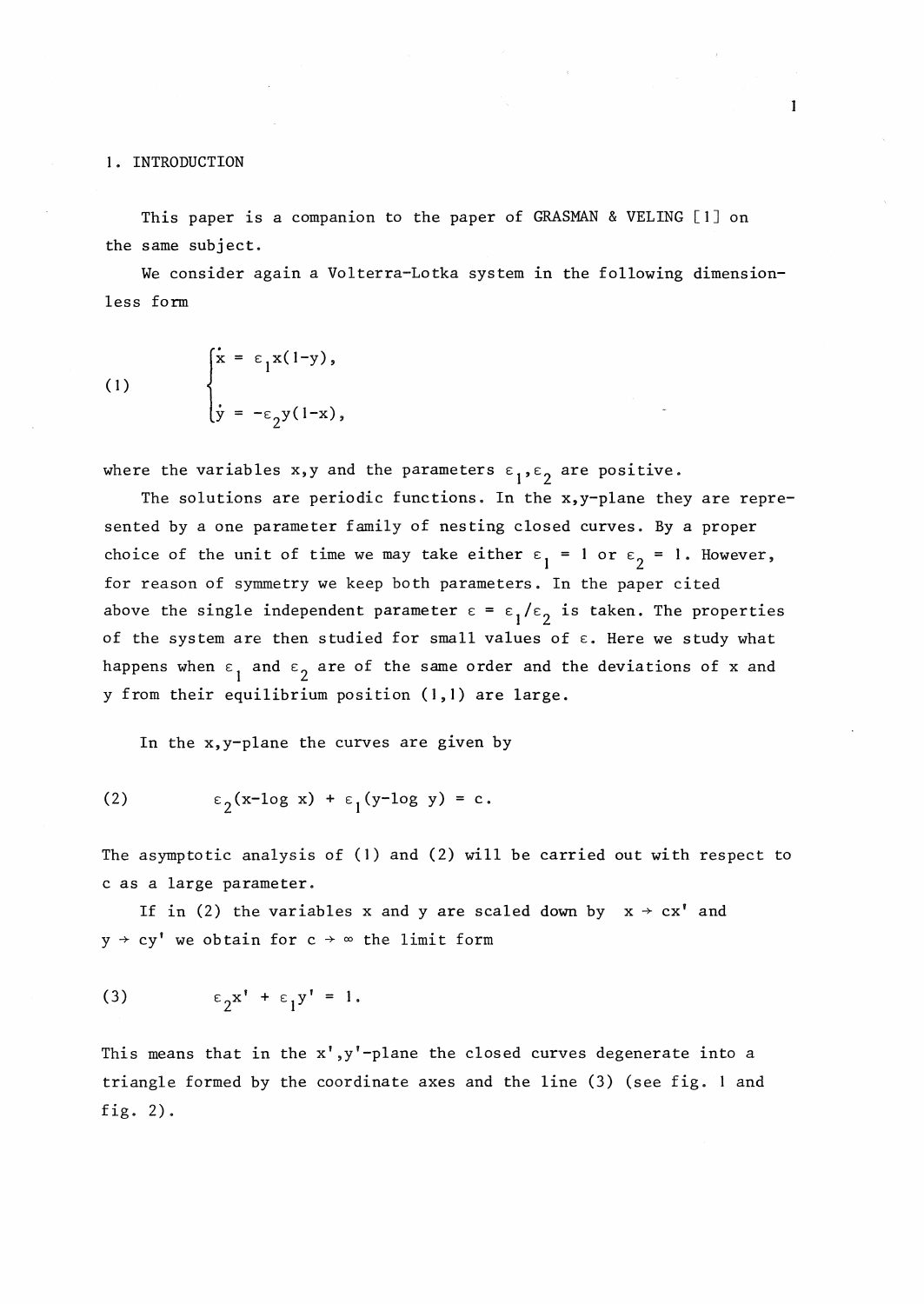

Figure I

Figure 2

However, rather more detailed asymptotic analysis is needed to introduce the time variable and in particular to estimate the period for large values of c. It turns out that in fig. 1 the phase point (x,y) passes quickly from A (y maximum) to B (x minimum) but that it needs much time to make the quarter turn from B to C (y minimum). The transition from C to D (x maximum) is comparable to that from A to B. Finally the stretch from D to A is very fast. The total period T is found to be

(4) 
$$
T = \frac{c}{\epsilon_1 \epsilon_2} + \frac{1}{\epsilon_2} \log \frac{c}{\epsilon_1} + \frac{1}{\epsilon_1} \log \frac{c}{\epsilon_2} + o\left(\frac{\log c}{c}\right).
$$

However, the following more accurate expression is also obtained

(5) 
$$
T \approx \frac{c}{\epsilon_1 \epsilon_2} + \frac{1}{\epsilon_2} \left( \frac{c}{c - \epsilon_2} + \frac{\epsilon_1}{c} \right) \log \frac{c}{\epsilon_1} + \frac{1}{\epsilon_1} \left( \frac{c}{c - \epsilon_1} + \frac{\epsilon_2}{c} \right) \log \frac{c}{\epsilon_2}
$$

This result may be compared with the well-known result obtained by Volterra for small disturbances of the equilibrium

(6) 
$$
T \approx \frac{2\pi}{\sqrt{\epsilon_1 \epsilon_2}}.
$$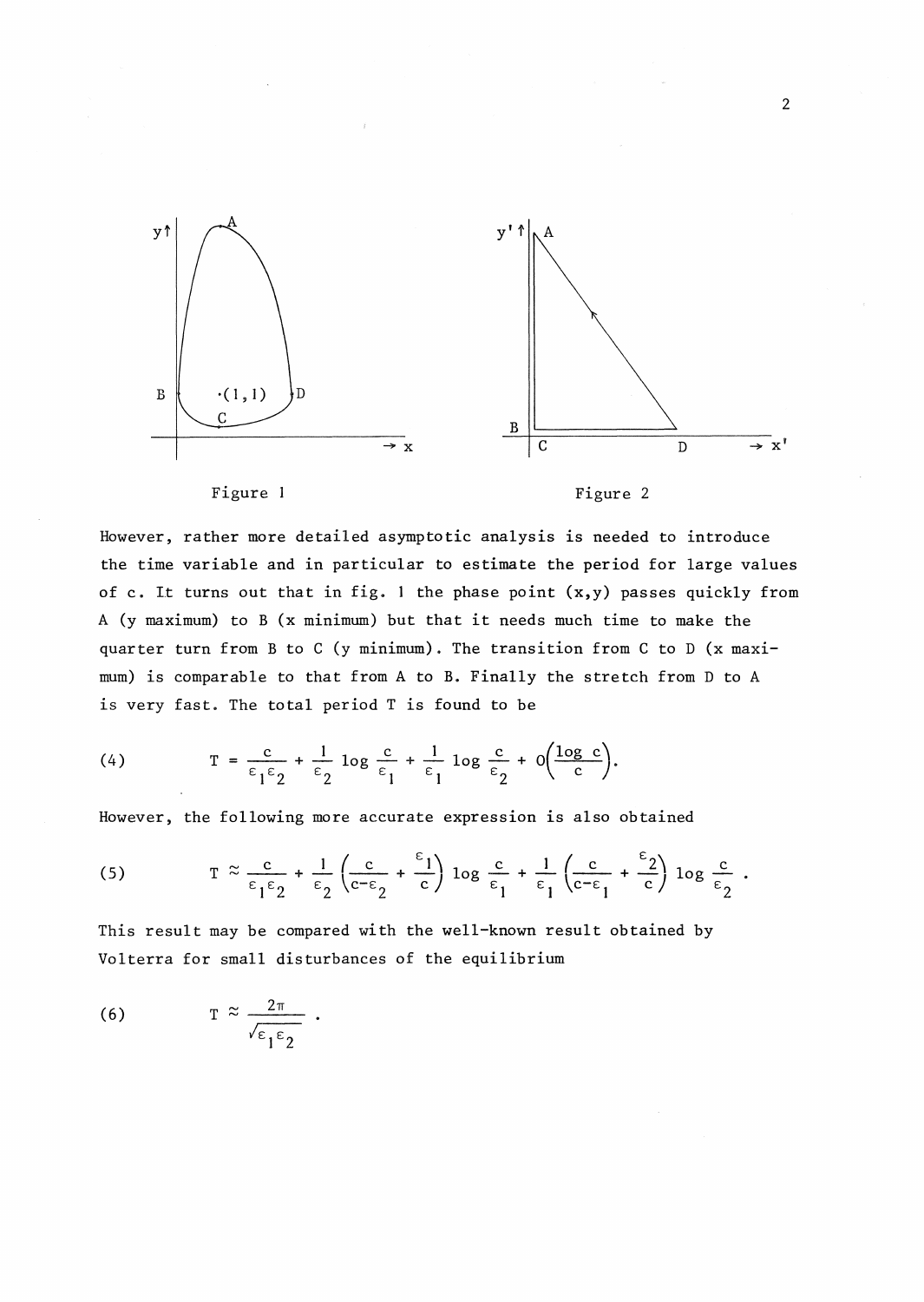#### 2. ASYMPTOTIC ANALYSIS

From (2) the positions  $y_A$  and  $y_C$  of A and C are determined as the solutions of the transcendental equation

(7) 
$$
y - \log y = \frac{c - \epsilon_2}{\epsilon_1}
$$
.

For  $c \rightarrow \infty$  this equation can be solved in an iterative way as

$$
y_A = \frac{c-\epsilon_2}{\epsilon_1} + \log \frac{c-\epsilon_2}{\epsilon_1} + \dots,
$$

or

(8) 
$$
y_A = \frac{c}{\epsilon_1} + \log \frac{c}{\epsilon_1} - \frac{\epsilon_2}{\epsilon_1} + o\left(\frac{\log c}{c}\right).
$$

In a similar way

$$
\log y_C = -\frac{c-\epsilon_2}{\epsilon_1} + \exp(-\frac{c-\epsilon_2}{\epsilon_1} + \dots,
$$

or

(9) 
$$
\log y_C = -\frac{c}{\epsilon_1} + \frac{\epsilon_2}{\epsilon_1} + O(c^{-\infty}).
$$

The positions  $x_B$  and  $x_D$  of B and D can easily be derived from (8) and (9) by the interchanging of  $\varepsilon_1$  and  $\varepsilon_2$ .

We assume that the phase point  $(x,y)$  passes the points A, B, C, D at the times  $t_A$ ,  $t_B$ ,  $t_C$ ,  $t_D$ . We write  $t_B - t_A = \Delta_{AB}$  etcetera. The path ABC is determined in an iterative way as follows. As the first approximation we take (see fig. 1)  $x = 0$ , log  $y = -\epsilon_2(t-t_B)$ . The second approximation is next obtained from the first equation of (I)

$$
\frac{d}{dt} \log x = \varepsilon_1 - \varepsilon_1 \exp(-\varepsilon_2(t - t_B))
$$

which gives

(10) 
$$
\log \frac{x}{x_B} = \varepsilon_1 (t - t_B) - \frac{\varepsilon_1}{\varepsilon_2} (1 - \exp(-\varepsilon_2 (t - t_B)).
$$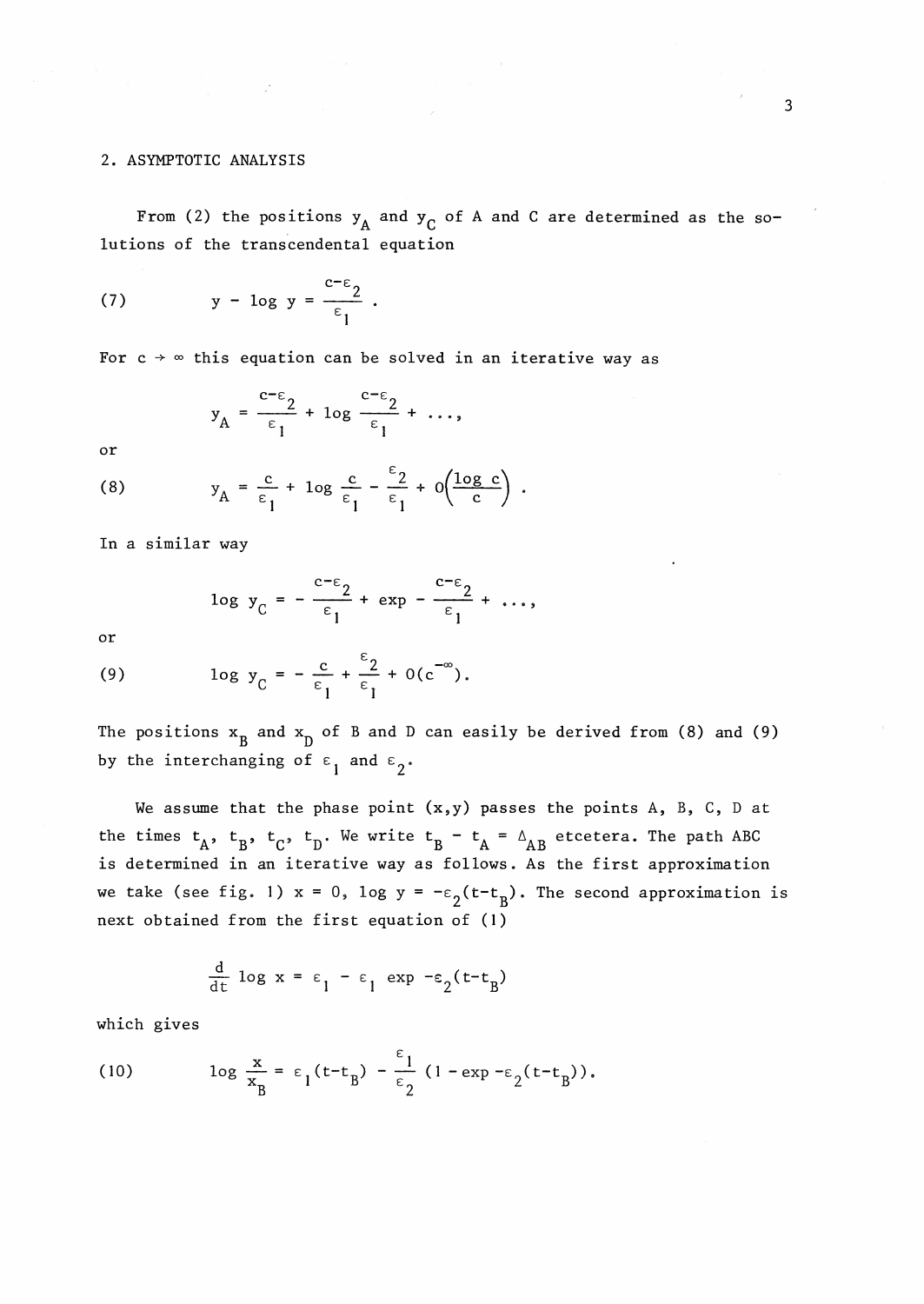This approximation appears to be sufficiently accurate. Taking  $t = t_A$  and  $x = 1$  we have at A

 $\sim \infty$ 

(11) 
$$
\log \frac{1}{x_B} = -\epsilon_1 \Delta_{AB} - \frac{\epsilon_1}{\epsilon_2} + \frac{\epsilon_1}{\epsilon_2} \exp \epsilon_2 \Delta_{AB}.
$$

If this is compared with the B-version of (9)

(12) 
$$
\log x_B = -\frac{c}{\epsilon_2} + \frac{\epsilon_1}{\epsilon_2}
$$

we find in good approximation

$$
\exp \epsilon_2 \Delta_{AB} = \frac{c}{\epsilon_1} + \epsilon_2 \Delta_{AB}.
$$

For  $c \rightarrow \infty$  this can be solved as

(13) 
$$
\Delta_{AB} = \frac{1}{\epsilon_2} \log \frac{c}{\epsilon_1} + \frac{\epsilon_1}{\epsilon_2} \frac{\log c/\epsilon_1}{c} + \dots
$$

The expression for  $\Delta_{CD}$  is obtained by  $\varepsilon_1 \leftrightarrow \varepsilon_2$ 

(14) 
$$
\Delta_{CD} = \frac{1}{\epsilon_1} \log \frac{c}{\epsilon_2} + \frac{\epsilon_2}{\epsilon_1} \frac{\log c/\epsilon_2}{c} + \dots
$$

For the stretch BC we find by substituting  $t = t_c$  and  $x = 1$  in (10)

(15) 
$$
\log \frac{1}{x_B} = \epsilon_1 \Delta_{BC} - \frac{\epsilon_1}{\epsilon_2} + \frac{\epsilon_1}{\epsilon_2} \exp{-\epsilon_2 \Delta_{BC}}.
$$

If this is compared with (12) we find in good approximation

(16) 
$$
\Delta_{\text{BC}} = \frac{c}{\epsilon_1 \epsilon_2} + O(c^{-\infty}).
$$

For the stretch DA which is approximately of the rectilinear form

$$
(17) \qquad \epsilon_2 x + \epsilon_1 y = c
$$

we can obtain as approximate integration of the second equation of (I) by using the approximation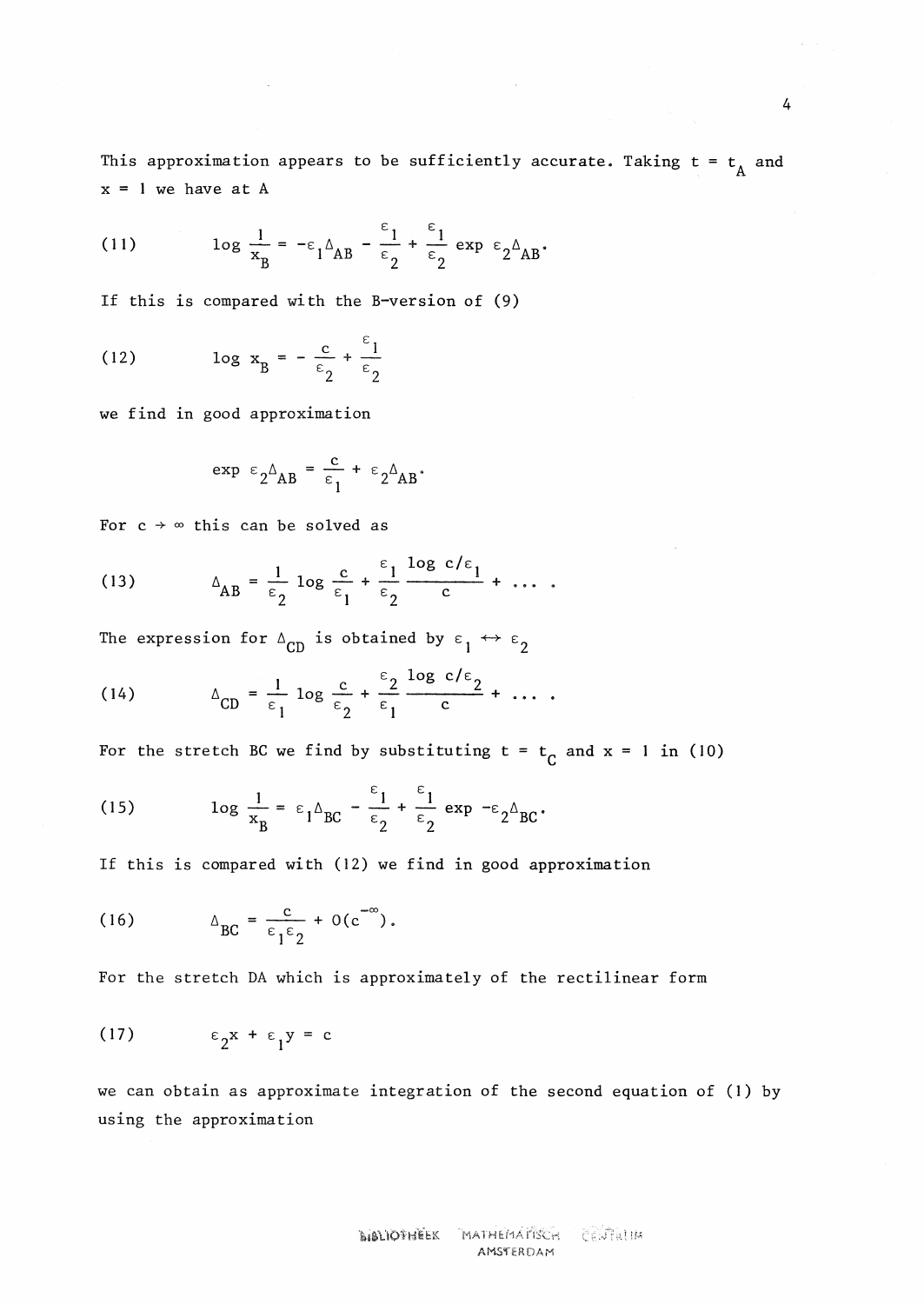(18) 
$$
\dot{y} = y(c-\epsilon_2-\epsilon_1 y)
$$
.

The solution is

(19) 
$$
\log \frac{y}{c^{-\epsilon} 2^{-\epsilon} 1^y} = (c^{-\epsilon} 2)t + \text{constant}.
$$

This approximation cannot be expected to be good at A where y is stationary. Therefore we impose the starting condition at D and determine the time needed to reach the mid-position  $E(\frac{1}{2}c/\epsilon_2, \frac{1}{2}c/\epsilon_1)$ . Then from (19) we obtain

(20) 
$$
(c-\varepsilon_2)\Delta_{DE} = \log \frac{\frac{1}{2}c}{\varepsilon_1(\frac{1}{2}c-\varepsilon_2)} - \log \frac{1}{c-\varepsilon_1-\varepsilon_2} \approx \log \frac{c}{\varepsilon_1} + \frac{\varepsilon_2-\varepsilon_1}{c},
$$

and a similar expression for  $\Delta_{FA}$ .

Together we may use the approximation

(21) 
$$
\Delta_{\text{DA}} \approx \frac{1}{c - \epsilon_2} \log \frac{c}{\epsilon_1} + \frac{1}{c - \epsilon_1} \log \frac{c}{\epsilon_2}.
$$

The result (5) for the full period is merely the sum of the expressions at the right-hand sides of (13), (14), (16) and (21). The less accurate result (4) is obtained by keeping only the terms of order c, log c and a constant. We observe that the main contribution to T is due to the corner BC.



Figure 3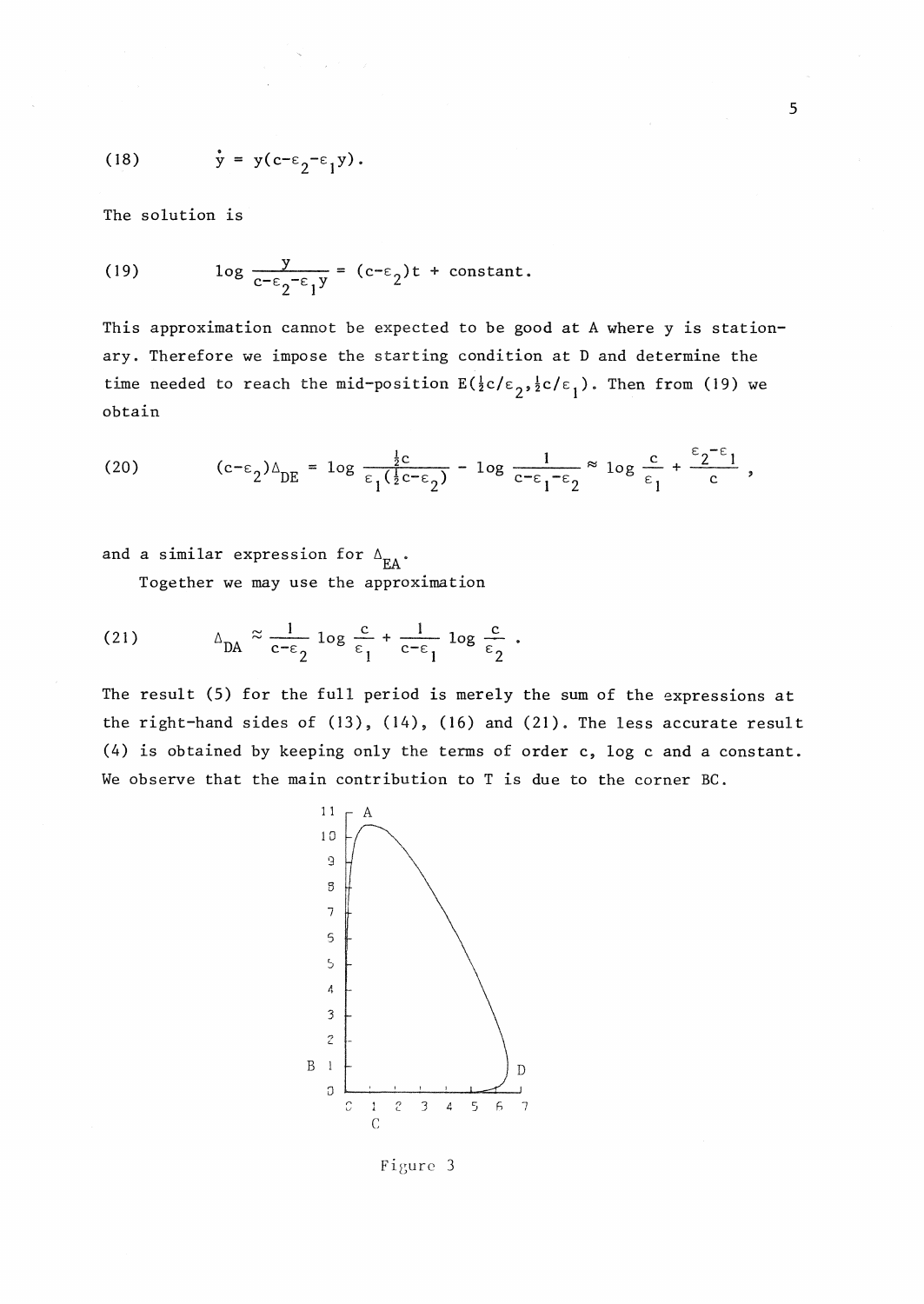### 3. NUMERICAL ILLUSTRATION

We consider the following typical case

$$
\epsilon_1 = 0.5
$$
,  $\epsilon_2 = 1.0$ ,  $x_B = 0.01$ .

From (2) we obtain  $c = 5.115$ . The coordinates of the other corner points are determined by (see fig. 3)

ln  $y_C = -8.230$ ,  $x_D = 6.48$ ,  $y_A = 10.59$ .

The time behaviour of x and y is sketched in figure 4.



Figure 4